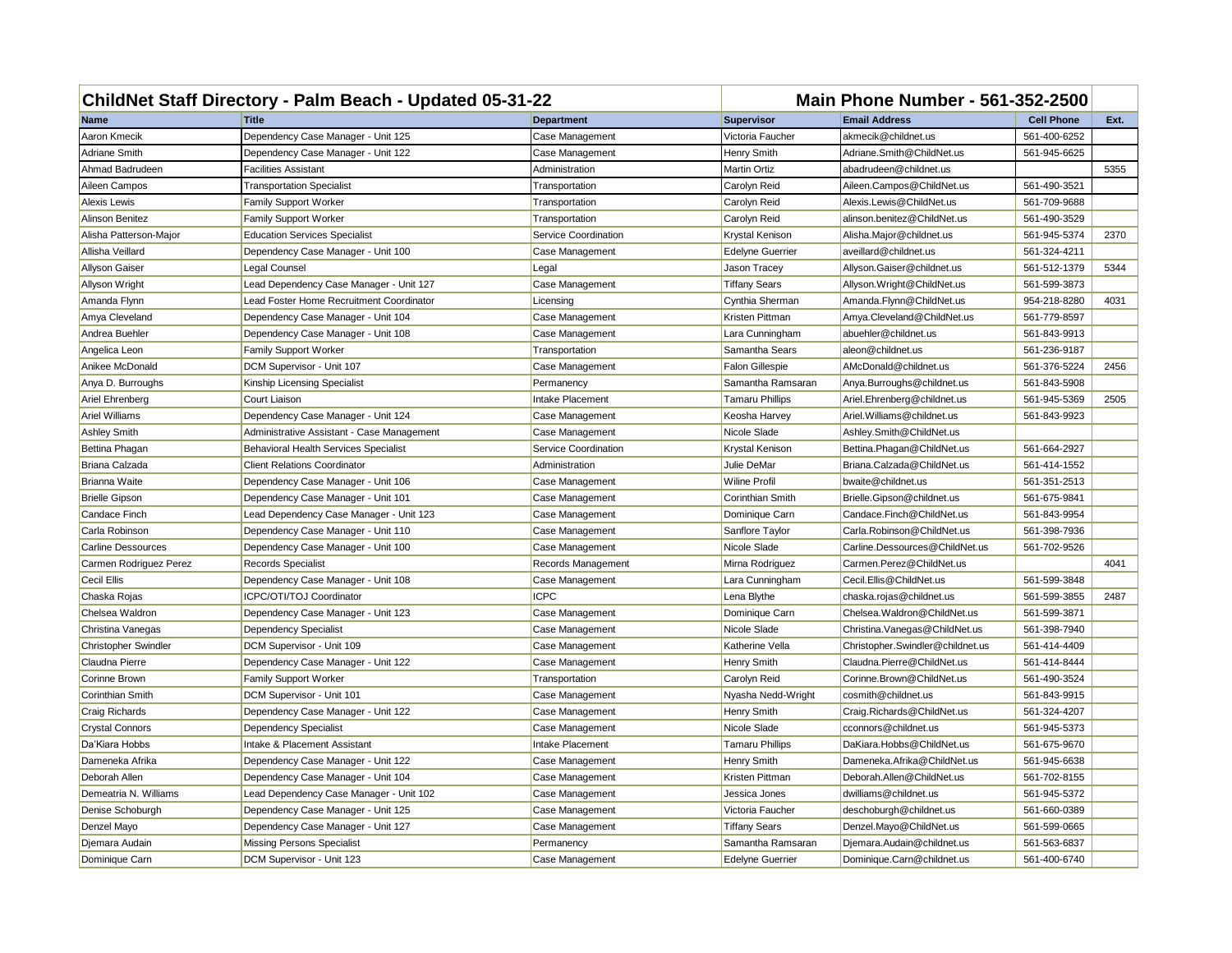| Dora Garton                  | <b>Quality Manager</b>                       | Case Mgmt Quality Improvement (CMQI) | Sheree Tortora                | DGarton@childnet.us              | 561-414-7702 |      |
|------------------------------|----------------------------------------------|--------------------------------------|-------------------------------|----------------------------------|--------------|------|
| Doreen Ferrante              | Dependency Case Manager - Unit 105           | Case Management                      | Kelly Crowe                   | Doreen.Ferrante@ChildNet.us      | 561-403-4749 |      |
| Dorothy Williams             | Receptionist                                 | Case Management                      | Minelva Paschal               | Dorothy. Williams@ChildNet.us    | 561-668-4486 | 5335 |
| <b>Drew Dimpflmaier</b>      | Dependency Case Manager - Unit 124           | Case Management                      | Keosha Harvey                 | DDimpflmaier@childnet.us         | 561-843-9924 |      |
| Dylan Zaffuta                | Dependency Case Manager - Unit 108           | Case Management                      | Lara Cunningham               | Dylan. Zaffuta@ChildNet.us       | 561-563-6831 |      |
| <b>Edelyne Guerrier</b>      | Director of Case Management - Division B     | Case Management                      | Nicole Slade                  | Edelyne.Guerrier@childnet.us     | 954-336-7136 |      |
| Elizabeth Jones              | Dependency Case Manager - Unit 103           | Case Management                      | Rebecca Pierre                | Elizabeth.Jones@ChildNet.us      | 561-332-6435 |      |
| <b>Emily Miller</b>          | Dependency Case Manager - Unit 123           | Case Management                      | Dominique Carn                | Emily.Miller@ChildNet.us         | 561-599-3904 |      |
| Emmanuel Gonzalez Larrazabal | Dependency Case Manager - Unit 104           | Case Management                      | Kristen Pittman               | Emmanuel.Larrazabal@ChildNet.us  | 561-843-9886 |      |
| <b>Emmarrie Carmen</b>       | Dependency Case Manager - Unit 110           | Case Management                      | Sanflore Taylor               | Emmarrie.Carmen@ChildNet.us      | 561-402-1206 |      |
| Erika Pettway                | Dependency Case Manager - Unit 107           | Case Management                      | Anikee McDonald               | Erika.Pettway@ChildNet.us        | 561-675-9657 |      |
| Fabiola Cruz-Maisonet        | Visitation Coordinator                       | Visitation                           | Tatiana Charles-Ashley        | Fabiola.CruzMaisonet@ChildNet.us | 561-679-6449 |      |
| <b>Falon Gillespie</b>       | Director of Case Management - Division A     | Case Management                      | Nicole Slade                  | FGillespie@childnet.us           | 561-702-7819 |      |
| Farisha Ingram               | <b>Eligibility Coordinator</b>               | <b>Rev Max</b>                       | Felicia Whittingham           | Farisha.Ingram@childnet.us       | 561-351-2444 | 2450 |
| <b>Frances Smith</b>         | Data Supervisor                              | Data                                 | Andrea Chenet                 | Frances.Smith@ChildNet.us        | 954-560-6816 | 2206 |
| Gail Johnson                 | <b>Dependency Specialist</b>                 | Permanency                           | Myles Flynn                   | Gail.Johnson@childnet.us         | 561-843-9884 |      |
| Giselle Ortega               | Dependency Case Manager - Unit 109           | Case Management                      | <b>Christopher Swindler</b>   | Giselle.Ortega@ChildNet.us       | 561-599-3900 |      |
| Glenys Kramer                | Lead Data Entry Clerk                        | Data                                 | <b>Frances Smith</b>          | Glenys.Kramer@childnet.us        | 561-599-3860 | 2372 |
| <b>Heidi Griffis</b>         | Regional Quality Manager                     | Process Quality Improvement          | Julie DeMar                   | Heidi.Griffis@childnet.us        | 561-945-6634 | 2489 |
| <b>Henry Smith</b>           | DCM Supervisor - Unit 122                    | Case Management                      | <b>Edelyne Guerrier</b>       | Henry.Smith@ChildNet.us          | 561-675-9690 |      |
| <b>Hillary Kofsky</b>        | Lead Dependency Case Manager - Unit 104      | Case Management                      | Katherine Vella               | Hillary.Kofsky@ChildNet.us       | 561-383-1979 |      |
| Humberto Chapa               | Dependency Case Manager - Unit 101           | Case Management                      | Corinthian Smith              | hchapa@childnet.us               | 561-323-3532 |      |
| Ian Hutchings                | <b>Family Support Worker</b>                 | Transportation                       | Carolyn Reid                  | Ian.Hutchings@ChildNet.us        | 561-490-3531 |      |
| Ilene Staniszewski           | Dependency Case Manager - Unit 105           | Case Management                      | <b>Kelly Crowe</b>            | Ilene.Staniszewski@ChildNet.us   | 561-414-7581 |      |
| <b>Israel Anderson</b>       | Dependency Case Manager - Unit 125           | Case Management                      | Victoria Faucher              | Israel.Anderson@ChildNet.us      | 561-599-2151 |      |
| Jada Wright                  | Dependency Case Manager - Unit 106           | Case Management                      | <b>Wiline Profil</b>          | Jada.Wright@ChildNet.us          | 561-344-3277 |      |
| Ja'Torriah Everett           | Dependency Case Manager - Division D         | Case Management                      | Katherine Vella               | JaTorriah.Everett@ChildNet.us    | 561-599-3901 |      |
| Jennifer Kastaneer           | <b>Dependency Specialist</b>                 | Case Management                      | <b>Falon Gillespie</b>        | Jennifer.Kastaneer@ChildNet.us   | 561-789-1858 |      |
| Jerae Wagner                 | Dependency Case Manager - Unit 107           | Case Management                      | Anikee McDonald               | Jerae.Wagner@ChildNet.us         | 561-414-9559 |      |
| Jessica Cyriaque             | Dependency Case Manager - Unit 109           | Case Management                      | <b>Christopher Swindler</b>   | Jessica.Cyriaque@childnet.us     | 561-414-9070 |      |
| Jessica Jones                | DCM Supervisor - Unit 102                    | Case Management                      | Nyasha Nedd-Wright            | jiones@childnet.us               | 561-358-3321 |      |
| Jessica Murphy               | Kinship Licensing Specialist                 | Licensing                            | Myles Flynn                   | Jessica.Murphy@ChildNet.us       | 561-702-9483 |      |
| Jhesiry Parra                | Dependency Case Manager - Unit 127           | Case Management                      | <b>Tiffany Sears</b>          | Jhesiry.Parra@childnet.us        | 561-599-0012 |      |
| Jodala Dazulme               | Visitation Intern                            | Visitation                           | <b>Tatiana Charles-Ashley</b> | Jodala.Dazulme@ChildNet.us       | 954-669-7668 |      |
| Joey Davis                   | <b>Family Support Worker</b>                 | Transportation                       | Carolyn Reid                  | Joey.Davis@ChildNet.us           | 561-490-3532 |      |
| Jomary SaintFleur            | Dependency Case Manager - Unit 127           | Case Management                      | <b>Tiffany Sears</b>          | Jomary.SaintFleur@ChildNet.us    | 561-599-2151 |      |
| JonKeria Hankerson           | Dependency Case Manager - Unit 121           | Case Management                      | Lorry Bowles                  | JonKeria.Hankerson@ChildNet.us   | 561-843-9917 |      |
| Jose Rivera Resto            | FIS Coordinator II                           | Finance                              | <b>Gillian Slick</b>          | JRiveraResto@childnet.us         | 561-599-3859 | 2301 |
| Joselina McKenzie            | <b>Background Screening Coordinator</b>      | Intake Placement                     | Lena Blythe                   | Joselina.McKenzie@childnet.us    | 561-402-9462 |      |
| Juna Charlemagne             | <b>Permanency Specialist</b>                 | Permanency                           | Myles Flynn                   | JCharlemagne@childnet.us         | 561-324-9608 | 4018 |
| Kandice Pryce                | <b>Diligent Search Specialist</b>            | Intake Placement                     | Lena Blythe                   | Kandice.Pryce@childnet.us        | 561-398-7937 |      |
| Karen Birchette              | Senior Behavioral Health Services Specialist | Service Coordination                 | Krystal Kenison               | Karen.Birchette@childnet.us      | 561-271-4461 |      |
| Katherine Vella              | Director of Case Management - Division D     | Case Management                      | Nicole Slade                  | Katherine. Vella@ChildNet.us     | 561-660-0059 |      |
| Keiavonnie Smith             | <b>Visitation Program Monitor</b>            | Visitation                           | <b>Tatiana Charles-Ashley</b> | Keiavonnie.Smith@ChildNet.us     | 561-599-3852 |      |
| <b>Kelly Crowe</b>           | DCM Supervisor - Unit 105                    | Case Management                      | <b>Falon Gillespie</b>        | Kelly.Crowe@childnet.us          | 561-843-9885 |      |
| Keosha Harvey                | DCM Supervisor - Unit 124                    | Case Management                      | <b>Falon Gillespie</b>        | KHarvey@childnet.us              | 561-945-6641 |      |
| Kristen Pittman              | DCM Supervisor - Unit 104                    | Case Management                      | Katherine Vella               | Kristen.Pittman@childnet.us      | 561-402-0327 |      |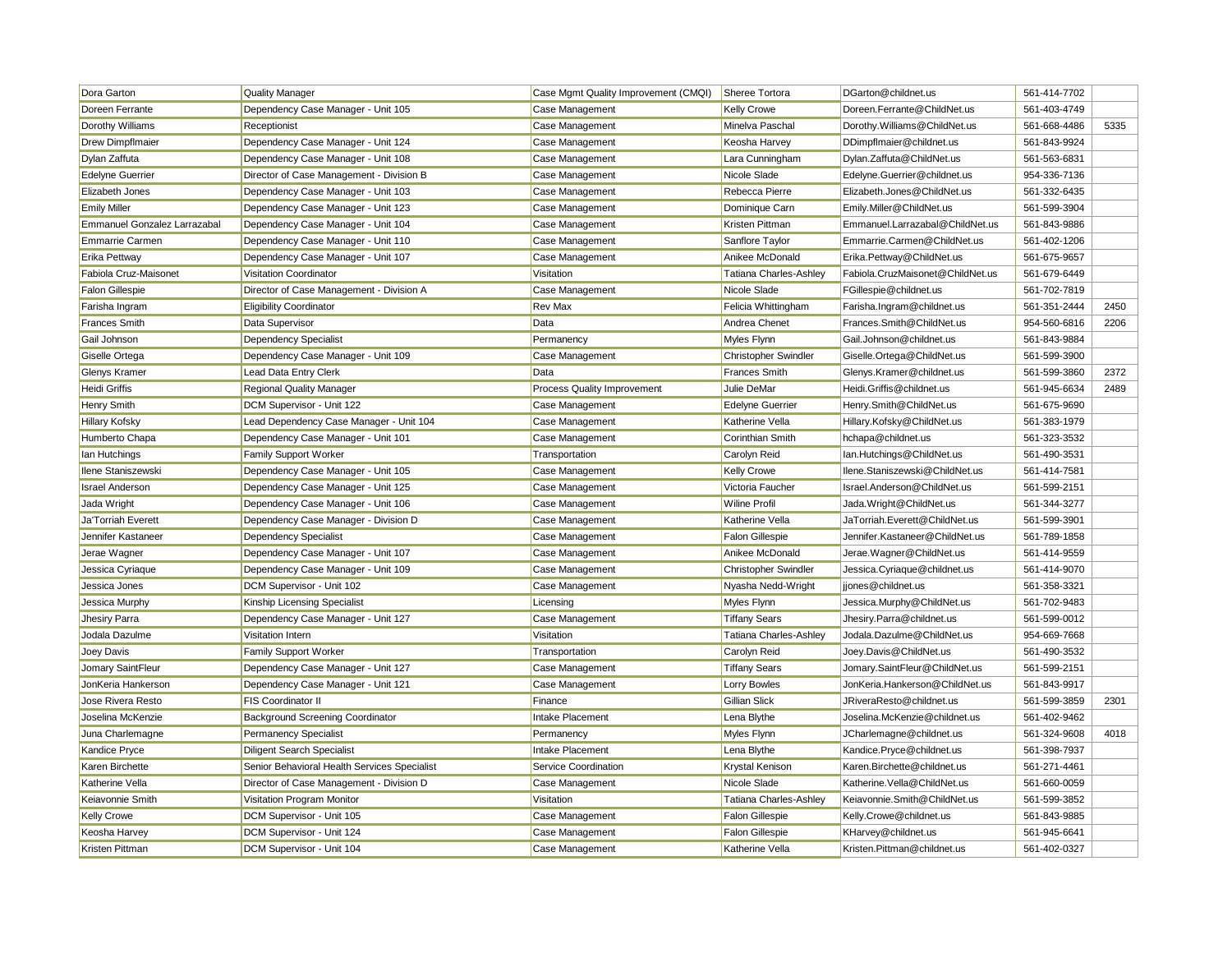| Kristen Thorpe          | Dependency Case Manager - Unit 108                        | Case Management                      | Lara Cunningham               | Kristen.Thorpe@ChildNet.us       | 561-324-4219 |      |
|-------------------------|-----------------------------------------------------------|--------------------------------------|-------------------------------|----------------------------------|--------------|------|
| Krystal Kenison         | Director of Service Coordination                          | Service Coordination                 | Susan Eby                     | Krystal.Kenison@childnet.us      | 561-329-5801 | 2475 |
| Lakecia McFadden        | Dependency Case Manager Trainee                           | Case Management                      | Lorry Bowles                  | Lakecia.McFadden@ChildNet.us     | 561-945-6633 |      |
| Lara Cunningham         | DCM Supervisor - Unit 108                                 | Case Management                      | <b>Falon Gillespie</b>        | Lara.Cunningham@ChildNet.us      | 561-402-0372 |      |
| Laura Lee Mellinger     | Administrative Assistant - Service Quality                | <b>Clinical Quality Improvement</b>  | <b>Andrew Wallick</b>         | LauraLee.Mellinger@childnet.us   | 561-599-3547 |      |
| Lavesa Davis            | <b>Family Support Worker</b>                              | Transportation                       | Samantha Sears                | Lavesa.Davis@ChildNet.us         | 561-490-3520 |      |
| Lena Blythe             | Assistant Director of Intake & Placement                  | Intake Placement                     | <b>Tamaru Phillips</b>        | LBlythe@childnet.us              | 561-351-2427 | 4020 |
| Lerraine Nelson         | Lead Dependency Case Manager - Unit 107                   | Case Management                      | Anikee McDonald               | Lerraine.Nelson@childnet.us      | 561-599-3869 |      |
| <b>Lindsay Breffle</b>  | Intake & Placement Advocate                               | Intake Placement                     | Lena Blythe                   | Ibreffle@childnet.us             | 561-402-9389 | 2508 |
| Lisa Darling            | Dependency Case Manager - Unit 107                        | Case Management                      | Anikee McDonald               | Lisa.Darling@ChildNet.us         | 561-599-3879 |      |
| Lorry Bowles            | DCM Supervisor - Unit 121                                 | Case Management                      | Katherine Vella               | Ibowles@childnet.us              | 561-400-6418 |      |
| Lucie Pelissier         | Dependency Case Manager - Unit 102                        | Case Management                      | Jessica Jones                 | Ipelissier@childnet.us           | 561-779-1832 |      |
| Luz Rodriguez           | Dependency Case Manager - Unit 106                        | Case Management                      | Wiline Profil                 | Luz.Rodriguez@ChildNet.us        | 561-599-0644 | 4022 |
| Marcellita Mark         | <b>Behavioral Health Services Specialist</b>              | Service Coordination                 | Krystal Kenison               | Marcellita.Mark@childnet.us      | 561-675-9202 |      |
| Margaret Croal          | Administrative Assistant - Case Management                | Case Management                      | Minelva Paschal               | MCroal@childnet.us               | 561-414-8533 | 2510 |
| Margarita Forestier     | Dependency Case Manager - Unit 109                        | Case Management                      | <b>Christopher Swindler</b>   | Margarita. Forestier@ChildNet.us | 561-414-8370 |      |
| <b>Mariah Golson</b>    | Lead Dependency Case Manager - Unit 110                   | Case Management                      | Sanflore Taylor               | mgolson@childnet.us              | 561-351-2666 |      |
| Marissa A. Vander Sande | Unit Staff Assistant - Division D                         | Case Management                      | Katherine Vella               | mvandersande@ChildNet.us         | 561-324-4210 |      |
| Marla States            | Dependency Case Manager - Unit 100                        | Case Management                      | <b>Edelyne Guerrier</b>       | Marla.States@ChildNet.us         | 561-675-9761 |      |
| Marsha Young-Norton     | Intake & Placement Assistant                              | Intake Placement                     | Samantha Sears                | Marsha.Norton@ChildNet.us        | 561-675-9711 |      |
| Martha Rubio            | <b>Contract Services Coordinator</b>                      | Contracts                            | Denesee Rankine-Palmer        | Martha.Rubio@childnet.us         | 561-945-6643 | 2378 |
| Mary Espinosa           | Career Development Specialist                             | Training                             | Laura Leese                   | MEspinosa@childnet.us            | 561-945-6632 | 2372 |
| <b>Mary Nickles</b>     | <b>Lead Medical Coordinator</b>                           | Wellbeing                            | Kenia Allen                   | Mary.Nickles@childnet.us         | 561-344-0575 | 5354 |
| Mary Rodriguez          | Dependency Case Manager - Unit 101                        | Case Management                      | Corinthian Smith              | Mary.Rodriguez@childnet.us       | 561-599-3539 |      |
| Medline Fleurimond      | Dependency Case Manager - Unit 124                        | Case Management                      | Keosha Harvey                 | Medline.Fleurimond@ChildNet.us   | 561-323-3529 |      |
| Michael Williams-Thomas | Dependency Case Manager - Unit 107                        | Case Management                      | Anikee McDonald               | Michael. Thomas @ ChildNet.us    | 561-843-9881 |      |
| Michele Jarrett         | <b>Quality Manager</b>                                    | Case Mgmt Quality Improvement (CMQI) | Sheree Tortora                | mjarrett@childnet.us             | 561-843-9897 | 2471 |
| Michelle Agreda         | Visitation Program Monitor                                | Visitation                           | <b>Tatiana Charles-Ashley</b> | Michelle.Agreda@ChildNet.us      | 561-664-2926 |      |
| Michka Taylor           | Intake & Placement Specialist                             | Intake Placement                     | Lena Blythe                   | mtaylor@childnet.us              | 561-351-2372 |      |
| Minelva Paschal         | Office Supervisor                                         | Case Management                      | Nicole Slade                  | Minelva.Paschal@childnet.us      | 954-701-5229 | 5336 |
| Mirka Emile             | Dependency Case Manager - Unit 105                        | Case Management                      | <b>Kelly Crowe</b>            | Mirka.Emile@ChildNet.us          | 561-323-3528 |      |
| Myles Flynn             | Kinship Licensing Supervisor                              | Permanency                           | Samantha Ramsaran             | mflynn@childnet.us               | 561-402-9511 |      |
| Nancy Hennon            | <b>Behavioral Health Services Specialist</b>              | Service Coordination                 | Krystal Kenison               | Nancy.Hennon@childnet.us         | 561-323-3516 | 2374 |
| Nehemie Bayonne         | Lead Dependency Case Manager - Unit 101                   | Case Management                      | Corinthian Smith              | nbayonne@childnet.us             | 561-324-4217 |      |
| Nicole Frederick        | <b>Family Preservations Specialist</b>                    | Service Coordination                 | Krystal Kenison               | Nicole.Frederick@ChildNet.us     | 561-563-9472 |      |
| Nicole Slade            | Program Officer of Case Management and Intake & Placement | Case Management                      | Julie DeMar                   | Nicole.Slade@ChildNet.us         | 561-809-1777 | 2472 |
| Nicole Wright           | Dependency Case Manager - Unit 100                        | Case Management                      | <b>Edelyne Guerrier</b>       | Nicole.Wright@ChildNet.us        | 561-675-9738 |      |
| Nora Cunningham         | Dependency Case Manager - Unit 125                        | Case Management                      | Victoria Faucher              | Nora.Cunningham@ChildNet.us      | 561-945-6640 |      |
| Nyasha Nedd Wright      | Director of Case Management - Division C                  | Case Management                      | Nicole Slade                  | NNeddwright@childnet.us          | 561-506-5522 | 4024 |
| Pamela Cochran          | Career Development Specialist                             | Training                             | Laura Leese                   | PCochran@childnet.us             | 561-945-6644 |      |
| Paola Cruz              | Dependency Case Manager - Unit 104                        | Case Management                      | Kristen Pittman               | paola.cruz@childnet.us           | 561-945-5370 |      |
| Patricia Flaherty       | Dependency Case Manager - Unit 105                        | Case Management                      | Kelly Crowe                   | Patricia.Flaherty@ChildNet.us    | 561-383-1258 |      |
| Phabia Johnson          | Family Support Worker                                     | Transportation                       | Carolyn Reid                  | Phabia.Johnson@ChildNet.us       | 561-490-3523 |      |
| Philocles Salomon       | Dependency Case Manager - Unit 127                        | Case Management                      | <b>Tiffany Sears</b>          | Philocles.Salomon@ChildNet.us    | 561-323-3527 |      |
| Rachel Mileon           | Dependency Case Manager - Unit 106                        | Case Management                      | <b>Wiline Profil</b>          | rmileon@childnet.us              | 561-945-6646 |      |
| Raina Zanders           | Dependency Case Manager - Unit 106                        | Case Management                      | <b>Wiline Profil</b>          | Raina.Zanders@childnet.us        | 561-660-0057 |      |
| Raven Tyler             | Dependency Case Manager - Unit 108                        | Case Management                      | Lara Cunningham               | Raven.Tyler@ChildNet.us          | 561-313-0874 |      |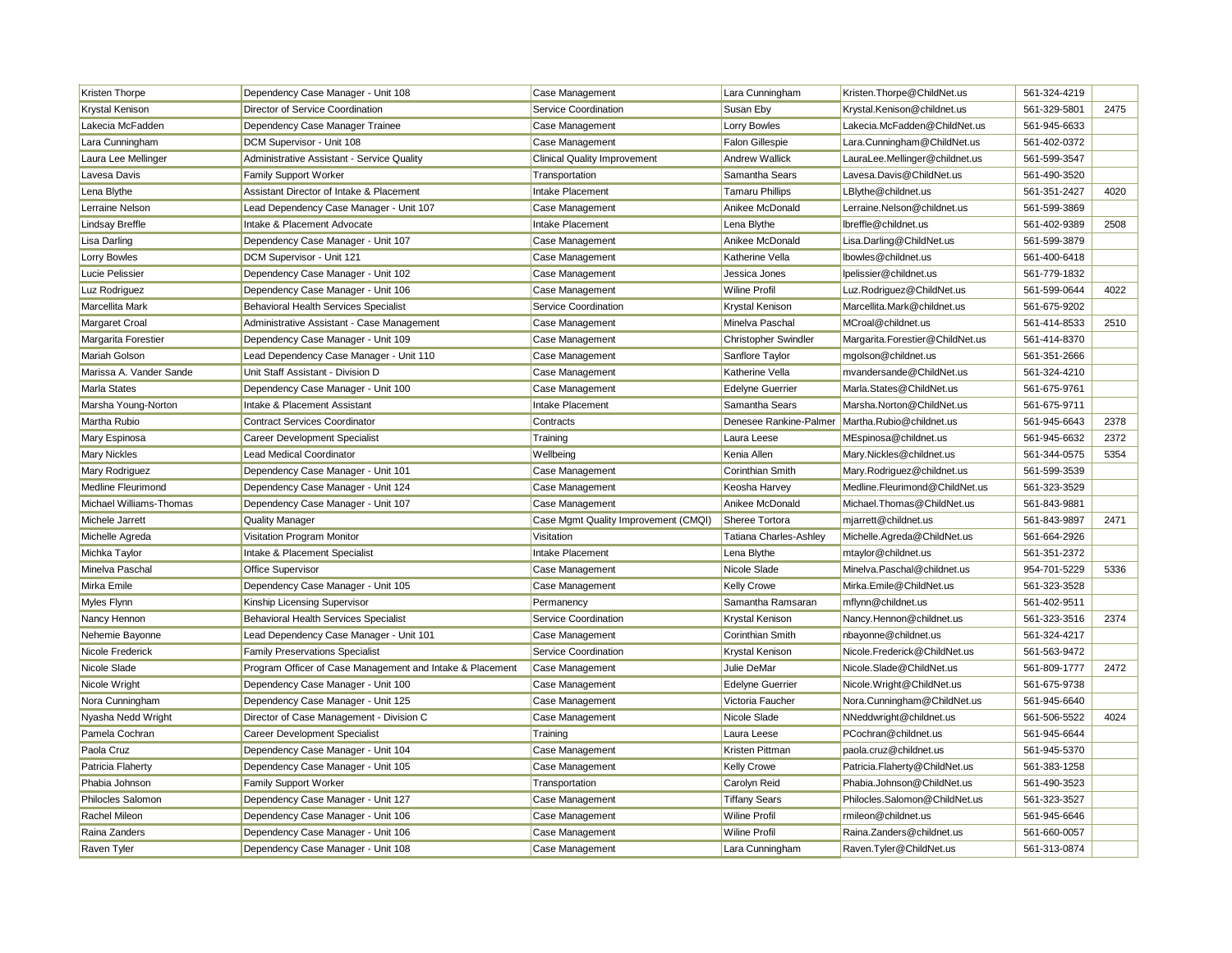| Redline VilJean        | <b>Eligibility Coordinator</b>                         | <b>Rev Max</b>                       | Felicia Whittingham         | Redline. VilJean@ChildNet.us   | 561-599-3863 | 4050 |
|------------------------|--------------------------------------------------------|--------------------------------------|-----------------------------|--------------------------------|--------------|------|
| Reinaldo Diaz          | Dependency Case Manager - Unit 125                     | Case Management                      | Victoria Faucher            | Reinaldo.Diaz@ChildNet.us      | 561-376-3613 |      |
| Rita Llerena           | <b>Administrative Assistant - Contracts</b>            | Contracts                            | Martha Rubio                | RLlerena@childnet.us           | 561-599-3861 | 5337 |
| Robert Schonger        | Dependency Case Manager - Unit 123                     | Case Management                      | Dominique Carn              | Robert.Schonger@ChildNet.us    | 561-599-3882 |      |
| Robyn Wienges          | Dependency Case Manager - Unit 105                     | Case Management                      | Kelly Crowe                 | Robyn. Wienges@ChildNet.us     | 561-675-9623 |      |
| Rokeria Hughes         | <b>Family Support Worker</b>                           | Transportation                       | Carolyn Reid                | Rokeria.Hughes@ChildNet.us     | 561-675-9392 |      |
| Roman Cagliano         | Dependency Case Manager Trainee                        | Case Management                      | Sanflore Taylor             | Roman.Cagliano@ChildNet.us     | 561-945-6633 |      |
| Rony Arthur            | Dependency Case Manager - Unit 122                     | Case Management                      | Henry Smith                 | Rony.Arthur@ChildNet.us        | 561-599-3853 |      |
| Rozell Vousden         | Dependency Case Manager - Unit 102                     | Case Management                      | Jessica Jones               | Rozell. Vousden@ChildNet.us    | 561-324-4216 |      |
| Saemy Fine             | DCM Supervisor - Unit 100                              | Case Management                      | <b>Edelyne Guerrier</b>     | Saemy.Fine@ChildNet.us         | 561-843-9895 |      |
| Saida Lebrun           | Dependency Case Manager - Unit 106                     | Case Management                      | Wiline Profil               | Saida.Lebrun@ChildNet.us       | 561-599-3846 |      |
| Samantha Leonidas      | Dependency Case Manager - Unit 122                     | Case Management                      | Henry Smith                 | Samantha.Leonidas@ChildNet.us  | 561-599-3881 |      |
| Samantha Pyles         | <b>Family Support Worker</b>                           | Transportation                       | Carolyn Reid                | Samantha.Pyles@ChildNet.us     | 561-490-3526 |      |
| Samantha Ramsaran      | Director of Permanency and Youth Services              | Permanency                           | Nicole Slade                | Samantha.Ramsaran@childnet.us  | 561-945-6629 | 2488 |
| Samantha Sears         | Case Manager Assistant Supervisor                      | Intake Placement                     | <b>Tamaru Phillips</b>      | SSears@childnet.us             | 561-985-1208 |      |
| Sanflore Taylor        | DCM Supervisor - Unit 110                              | Case Management                      | Nyasha Nedd-Wright          | staylor@childnet.us            | 561-323-3530 |      |
| Serena Johnson         | Dependency Case Manager - Unit 124                     | Case Management                      | Keosha Harvey               | Serena.Johnson@ChildNet.us     | 561-668-4482 |      |
| Seychelle Atkinson     | File Clerk Temp                                        | Records Management                   | Mirna Rodriguez             | Seychelle.Atkinson@ChildNet.us |              | 4040 |
| Shalana Browne         | Dependency Case Manager - Unit 102                     | Case Management                      | Jessica Jones               | Shalana.Browne@ChildNet.us     | 561-324-4209 |      |
| Shamsi Arora           | Visitation Intern                                      | Visitation                           | Tatiana Charles-Ashley      | Shamsi.Arora@ChildNet.us       | 954-939-4405 |      |
| Shanda Mapp            | Unit Staff Assistant - Division B                      | Case Management                      | <b>Edelyne Guerrier</b>     | Smapp@childnet.us              | 561-675-9284 | 2481 |
| Shanice Dehaney        | Dependency Specialist                                  | Case Management                      | Nyasha Nedd-Wright          | sdehaney@childnet.us           | 561-414-8514 |      |
| Shannon Harris         | Dependency Specialist                                  | Service Coordination                 | Krystal Kenison             | Shannon. Harris@childnet.us    | 561-945-6626 |      |
| Shanteria Bell         | <b>Administrative Assistant - Service Coordination</b> | Service Coordination                 | Krystal Kenison             | Shanteria.Bell@ChildNet.us     | 561-376-4581 |      |
| Shaquita Vinson        | Dependency Case Manager - Unit 103                     | Case Management                      | Rebecca Pierre              | Shaquita. Vinson@ChildNet.us   | 561-303-4639 |      |
| Sheree Tortora         | Director of Continuous Quality Improvement             | Case Mgmt Quality Improvement (CMQI) | Julie DeMar                 | STortora@childnet.us           | 561-779-5280 | 2369 |
| Sherma Noel-Buck       | Nurse Coordinator                                      | Wellbeing                            | Kenia Allen                 | Sherma.Buck@childnet.us        | 561-324-4218 |      |
| Sigournia Burney       | Dependency Case Manager - Unit 101                     | Case Management                      | Corinthian Smith            | Sigournia.Burney@ChildNet.us   | 561-324-9607 |      |
| Sol Gonzalez           | Master Trust Account Supervisor                        | Finance                              | Bobbi Combs                 | SGonzalez@childnet.us          | 954-955-2512 |      |
| Stacy Ovil             | Kinship Licensing Specialist                           | Intake Placement                     | Myles Flynn                 | Stacy.Ovil@ChildNet.us         | 561-599-3860 |      |
| Stephanie Altidor      | Kinship Licensing Specialist                           | Intake Placement                     | Myles Flynn                 | saltidor@childnet.us           | 561-402-9220 |      |
| Sylvia Santa           | <b>Eligibility Coordinator III</b>                     | <b>Rev Max</b>                       | Felicia Whittingham         | Sylvia.Santa@childnet.us       | 561-599-3865 | 2484 |
| Sylvonia Spencer       | Dependency Case Manager - Unit 110                     | Case Management                      | Sanflore Taylor             | sspencer@childnet.us           | 561-945-6631 |      |
| Tabresha Baker         | Dependency Case Manager - Unit 125                     | Case Management                      | Victoria Faucher            | Tabresha.Baker@ChildNet.us     | 561-323-3515 |      |
| Tamara Lacroix         | Dependency Case Manager - Unit 104                     | Case Management                      | Kristen Pittman             | Tamara.Lacroix@ChildNet.us     | 561-827-5479 |      |
| <b>Tamaru Phillips</b> | Director of Intake and Placement                       | Intake Placement                     | Nicole Slade                | tphillips@childnet.us          | 561-945-5371 | 2473 |
| Tameka Miller          | <b>Medical Coordinator</b>                             | Wellbeing                            | Kenia Allen                 | Tameka.Miller@childnet.us      | 561-344-5735 |      |
| Tanikia Williams       | Dependency Case Manager - Unit 110                     | Case Management                      | Sanflore Taylor             | Tanikia. Williams@childnet.us  | 561-843-9946 |      |
| Thomas Harte           | <b>Diligent Search Specialist</b>                      | Diligent Search Background Screening | Lena Blythe                 | Thomas.Harte@ChildNet.us       | 561-324-4605 | 4021 |
| <b>Tiffany Sears</b>   | DCM Supervisor - Unit 127                              | Case Management                      | <b>Edelyne Guerrier</b>     | Tiffany.Sears@childnet.us      | 561-323-3514 |      |
| Tina Johnson           | Administrative Assistant - Intake & Placement          | Intake Placement                     | <b>Tamaru Phillips</b>      | TiJohnson@childnet.us          | 561-402-9799 | 2495 |
| <b>Tinisha Tolbert</b> | Dependency Case Manager - Unit 124                     | Case Management                      | Keosha Harvey               | Tinisha.Tolbert@ChildNet.us    | 561-414-8378 |      |
| Tongashika Bedford     | Dependency Case Manager - Unit 105                     | Case Management                      | Kelly Crowe                 | Tongashika.Bedford@ChildNet.us | 561-403-9531 |      |
| Traneika Delee         | Dependency Case Manager - Unit 102                     | Case Management                      | Jessica Jones               | tdelee@childnet.us             | 561-414-4046 |      |
| Tyra Maddry Lewis      | Lead Dependency Case Manager - Unit 109                | Case Management                      | <b>Christopher Swindler</b> | Tyra.Lewis@ChildNet.us         | 561-599-3895 |      |
| Valerie Sloan          | Administrative Assistant - Independent Living          | Permanency                           | Samantha Ramsaran           | Valerie.Sloan@childnet.us      | 561-383-1240 | 2364 |
| Victoria Faucher       | DCM Supervisor - Unit 125                              | Case Management                      | Samantha Ramsaran           | vfaucher@childnet.us           | 561-323-3525 |      |